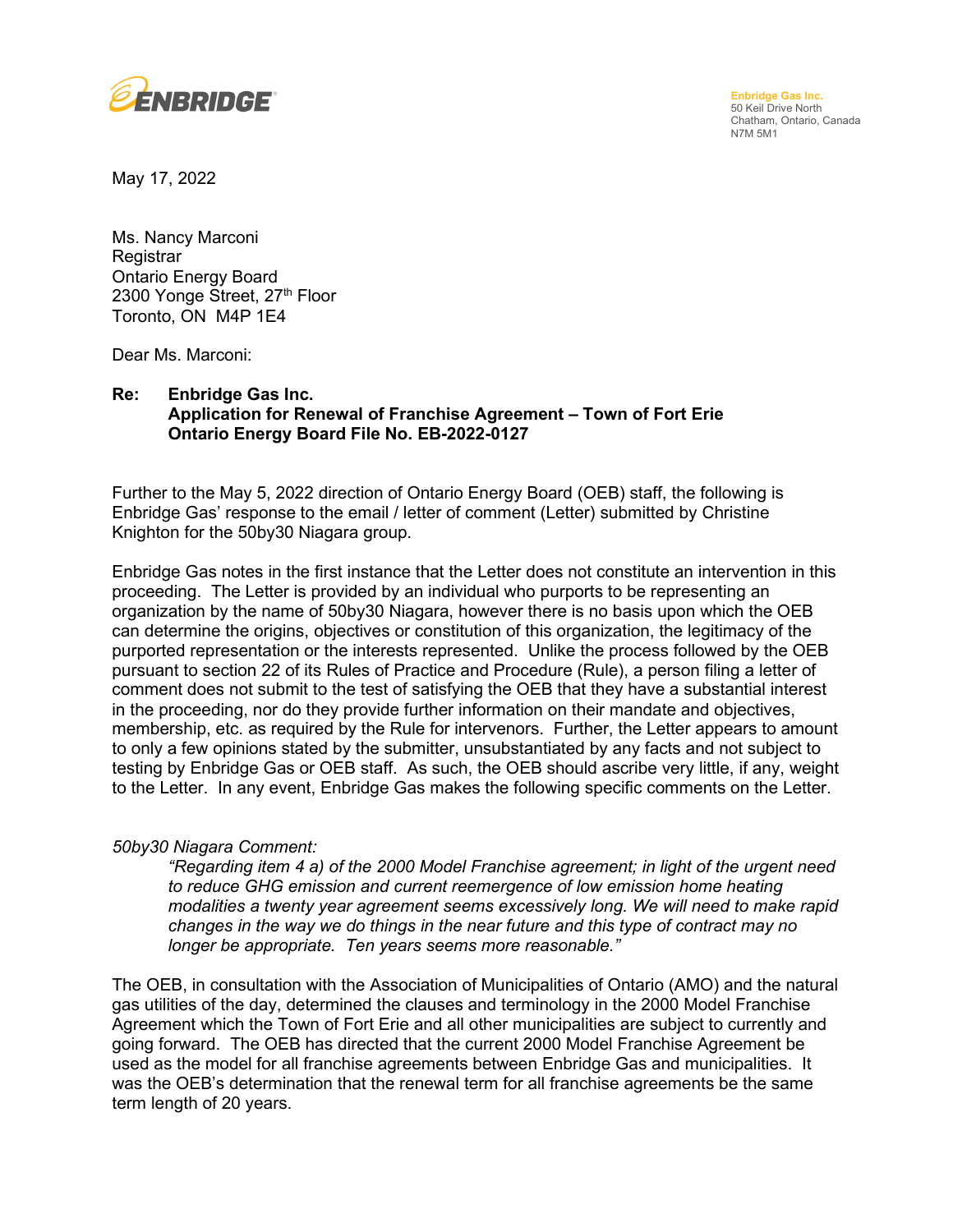Indeed, a term of at least 20 years for franchise agreements makes sense in the context of the typically long duration of gas services provided to municipalities. For residential customers, Enbridge Gas conducts its EBO 188 compliant feasibility analysis based on a 40-year service time horizon. Enbridge Gas currently has franchise agreements in place with 312 single/lowertier municipalities and 24 upper-tier municipalities, all currently on the 2000 Model Franchise Agreement with 20-year terms.

In the normal course, the OEB is reticent to approve any modifications to the long-established 2000 Model Franchise Agreement, given it was the subject of extensive negotiation and examination amongst multiple stakeholders. There is no need for the OEB to deviate from that practice in this case.

It is especially important to note that, in this case, the council of the Town of Fort Erie has accepted the 20-year term for the franchise agreement renewal, and the council represents the municipality's residents and beneficiaries of the gas distribution services provided under the franchise agreement. As noted, Enbridge Gas does not know who the author of the Letter represents.

## *50by30 Niagara Comment:*

 $\gamma$ 

*"The Enbridge NetZero by 2050 paper, published in March 2022 states: Enbridge plans to report on our progress in our annual sustainability report including disclosure of our Scope 1 and Scope 2 absolute emissions, intensity metrics and progress against our 2030 and 2050 targets. We will also provide supplementary metrics and other GHG related information.*

*Disclosure of these emissions at the municipal level, here in Fort Erie should be included in the franchise agreement renewal."* 

Enbridge Inc.'s (Enbridge) annual sustainability reports, and related suite of publications, represent Enbridge's ongoing commitment to the transparency and disclosure of environmental, social and governance (ESG) factors relevant to its business and stakeholders. Enbridge remains accountable by engaging with its stakeholders, addressing key topics and providing a balanced view of its performance. The sustainability reports are developed with guidance from the Global Reporting Initiative (GRI) Standards: Core option and include disclosure of sustainability data using the Sustainability Accounting Standards Board (SASB) standards for Oil and Gas - Midstream, and Gas Utilities & Distributors. The scope of these reports includes all businesses, assets and joint ventures that are owned and operated by Enbridge.

Enbridge Gas provides natural gas consumption data to municipalities upon request. We share the goal of reaching net zero and have set the goal of eliminating greenhouse gas (GHG) emissions from our own operations on a net basis by 2050 with an interim goal to reduce the intensity of GHG emissions from our operations by 35% by 2030.

As an energy delivery company, Enbridge Gas is also working with municipalities to advance their carbon reduction targets through energy conservation programs, advancing low and zero carbon technologies for heating and transportation like hybrid heating, solar PV, and geothermal and renewable natural gas for municipal fleets, and we're greening the gas supply through renewable natural gas and hydrogen. Learn more here: [enbridgegas.com/sustainability.](https://www.enbridgegas.com/sustainability)